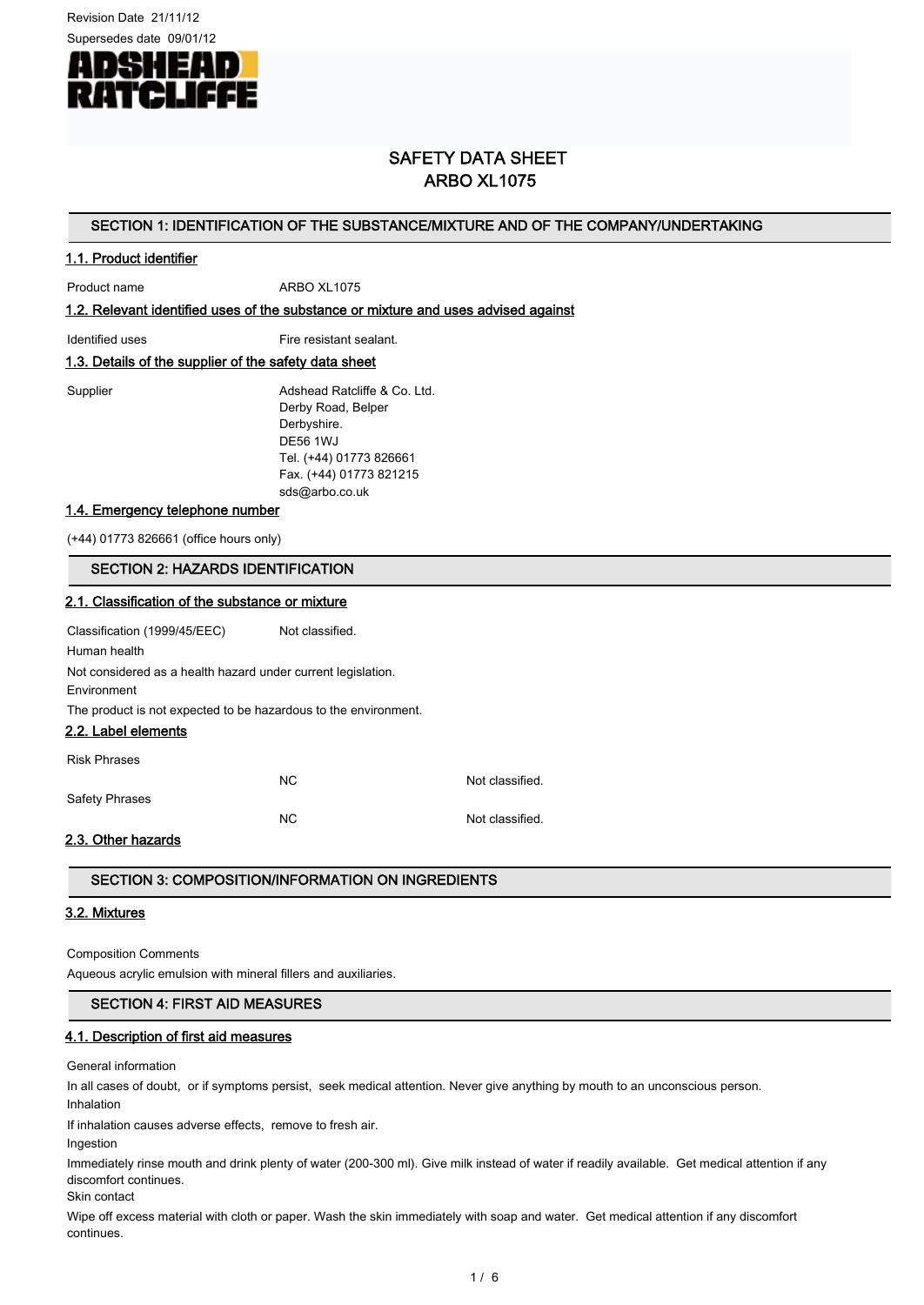# ARBO XL1075

Eye contact

Immediately flush with plenty of water for up to 15 minutes. Remove any contact lenses and open eyes wide apart. Get medical attention if any discomfort continues.

## 4.2. Most important symptoms and effects, both acute and delayed

Inhalation. No specific symptoms noted. Ingestion May cause discomfort if swallowed. Skin contact No specific symptoms noted. Eye contact May cause temporary eye irritation. 4.3. Indication of any immediate medical attention and special treatment needed

Treat Symptomatically.

## SECTION 5: FIREFIGHTING MEASURES

## 5.1. Extinguishing media

Extinguishing media Use fire-extinguishing media appropriate for surrounding materials. Unsuitable extinguishing media None known.

## 5.2. Special hazards arising from the substance or mixture

Hazardous combustion products Thermal decomposition or combustion may liberate carbon oxides and other toxic gases or vapours. Unusual Fire & Explosion Hazards No unusual fire or explosion hazards noted. Specific hazards In case of fire, toxic gases may be formed.

# 5.3. Advice for firefighters

Special Fire Fighting Procedures Avoid breathing fire vapours. Keep up-wind to avoid fumes. Protective equipment for fire-fighters Wear self contained breathing apparatus.

## SECTION 6: ACCIDENTAL RELEASE MEASURES

#### 6.1. Personal precautions, protective equipment and emergency procedures

Wear appropriate protective clothing. Follow precautions for safe handling described in this safety data sheet.

## 6.2. Environmental precautions

Avoid discharge into drains, water courses or onto the ground.

#### 6.3. Methods and material for containment and cleaning up

Shovel into dry containers. Cover and move the containers. Flush the area with water. Wash thoroughly after dealing with a spillage.

#### 6.4. Reference to other sections

For personal protection, see section 8. See section 11 for additional information on health hazards. For waste disposal, see section 13.

#### SECTION 7: HANDLING AND STORAGE

#### 7.1. Precautions for safe handling

Avoid spilling, skin and eye contact. Observe good chemical hygiene practices.

#### 7.2. Conditions for safe storage, including any incompatibilities

Store in tightly closed original container in a dry, cool and well-ventilated place. Protect from frost. Storage Class

Unspecified storage.

## 7.3. Specific end use(s)

The identified uses for this product are detailed in Section 1.2. Usage Description Gunnable sealant.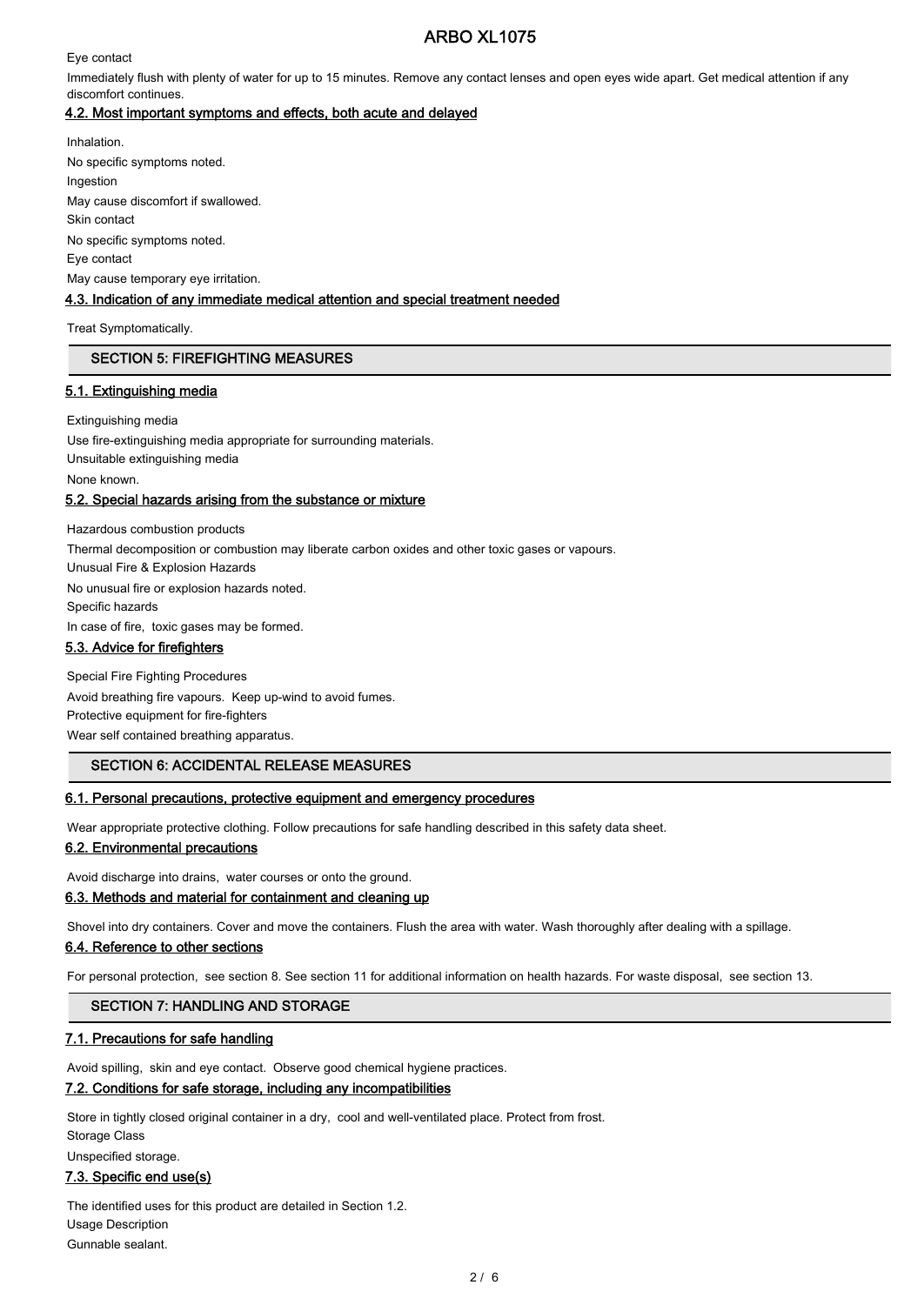## SECTION 8: EXPOSURE CONTROLS/PERSONAL PROTECTION

## 8.1. Control parameters

Ingredient Comments No DNEL or PNEC values available.

## 8.2. Exposure controls

Protective equipment



| Engineering measures                                                                                                             |
|----------------------------------------------------------------------------------------------------------------------------------|
| No particular ventilation requirements.                                                                                          |
| Respiratory equipment                                                                                                            |
| Not normally required.                                                                                                           |
| Hand protection                                                                                                                  |
| Use suitable protective gloves if risk of skin contact.                                                                          |
| Eye protection                                                                                                                   |
| Not generally required.                                                                                                          |
| Hygiene measures                                                                                                                 |
| Wash hands at the end of each work shift and before eating, smoking and using the toilet. When using do not eat, drink or smoke. |
|                                                                                                                                  |

# SECTION 9: PHYSICAL AND CHEMICAL PROPERTIES

# 9.1. Information on basic physical and chemical properties

| Appearance                                        | Thixotropic paste.         |
|---------------------------------------------------|----------------------------|
| Colour                                            | White. Grey. Buff.         |
| Odour                                             | Slight odour.              |
| Solubility                                        | Miscible with water        |
| Initial boiling point and boiling range           | Not applicable.            |
| Melting point $(^{\circ}C)$                       | Not applicable.            |
| Relative density                                  | $~1.65$ @ 20"C             |
| Vapour density (air=1)                            | Not applicable.            |
| Vapour pressure                                   | Not applicable.            |
| Evaporation rate                                  | Not applicable.            |
| pH-Value, Conc. Solution                          | ~8                         |
| Viscosity                                         | 7, 000 - 10, 000 Ps @ 20"C |
| Solubility Value (G/100G<br>H2O@20°C)             | Not applicable.            |
| Decomposition temperature (°C)                    | Not determined.            |
| Odour Threshold, Lower                            | Not applicable.            |
| Odour Threshold, Upper                            | Not applicable.            |
| Flash point                                       | Not applicable.            |
| Auto Ignition Temperature (°C)                    | Not applicable.            |
| Flammability Limit - Lower(%)                     | Not applicable.            |
| Flammability Limit - Upper(%)                     | Not applicable.            |
| <b>Partition Coefficient</b><br>(N-Octanol/Water) | Not applicable.            |
| Explosive properties                              | Not applicable.            |
| Oxidising properties                              | Not applicable.            |
| 9.2. Other information                            |                            |

None.

SECTION 10: STABILITY AND REACTIVITY

# 10.1. Reactivity

No specific reactivity hazards associated with this product.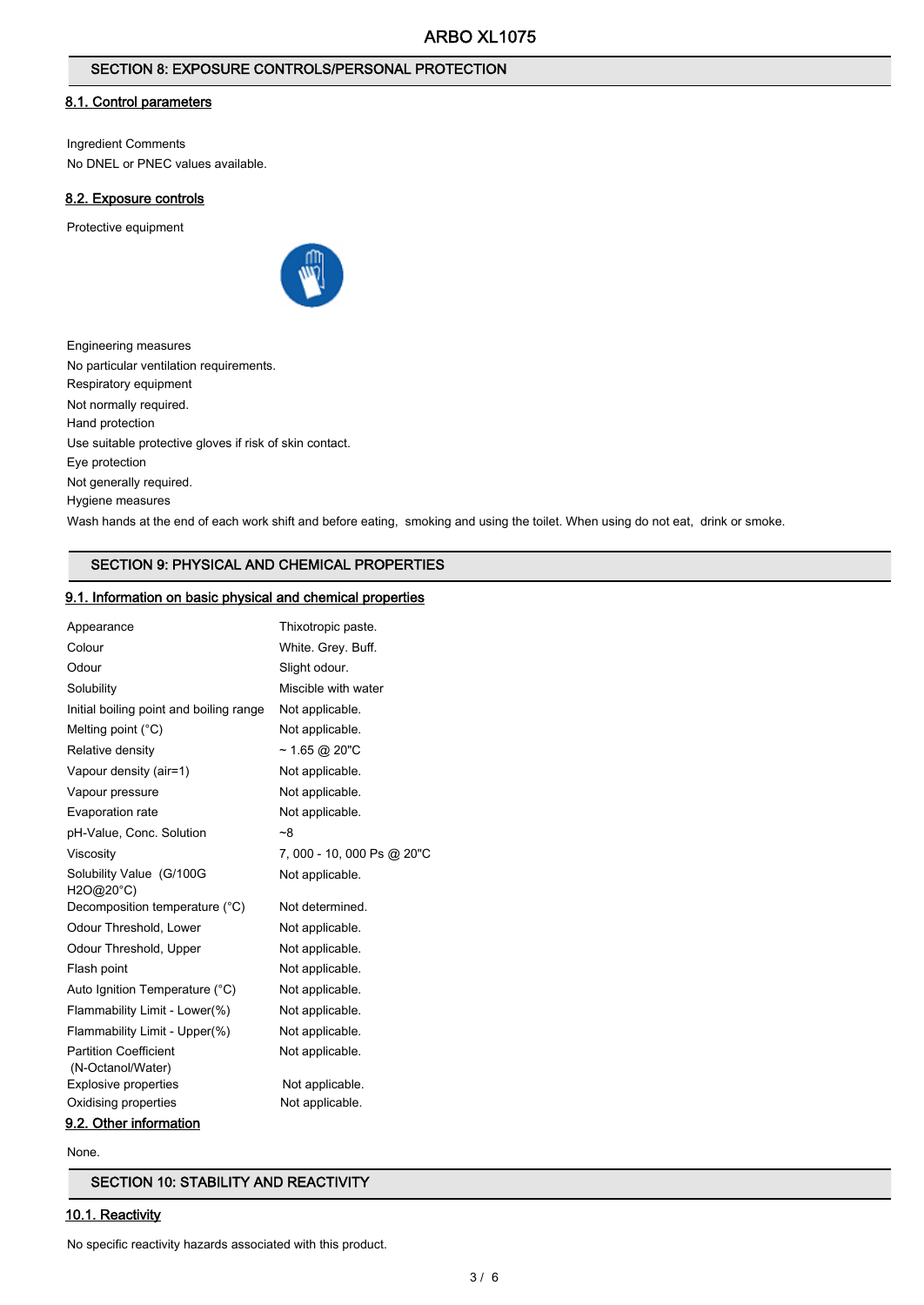# ARBO XL1075

## 10.2. Chemical stability

Stable under normal temperature conditions and recommended use.

## 10.3. Possibility of hazardous reactions

Not applicable. Hazardous Polymerisation Will not polymerise.

## 10.4. Conditions to avoid

Avoid excessive heat for prolonged periods of time. Avoid frost.

#### 10.5. Incompatible materials

Materials To Avoid

No specific, or groups of materials are likely to react to produce a hazardous situation.

# 10.6. Hazardous decomposition products

None under normal conditions. Thermal decomposition or combustion may liberate carbon oxides and other toxic gases or vapours.

## SECTION 11: TOXICOLOGICAL INFORMATION

## 11.1. Information on toxicological effects

Toxic Dose 1 - LD 50

White spirit: >15000 mg/kg (oral rat) Toxic Dose 2 - LD 50 White spirit: >3400 mg/kg (dermal-rat) Toxic Conc. - LC 50 White spirit: >13100 mg/l/4h (inh-rat) Toxicological information The product has been assessed following the conventional method of the Dangerous Preparations Directive 1999/45/EC and classified for toxicological hazards accordingly.

#### Acute toxicity:

Based on available data the classification criteria are not met.

Skin Corrosion/Irritation: Based on available data the classification criteria are not met.

Serious eye damage/irritation: Based on available data the classification criteria are not met.

#### Respiratory or skin sensitisation: Based on available data the classification criteria are not met.

Germ cell mutagenicity: Does not contain any substances known to be mutagenic.

Carcinogenicity: Does not contain any substances known to be carcinogenic.

Reproductive Toxicity: Does not contain any substances known to be toxic to reproduction.

Inhalation No specific health warnings noted.

Ingestion No harmful effects expected in amounts likely to be ingested by accident.

Skin contact Skin irritation is not anticipated when used normally. Eye contact May cause temporary eye irritation. Will not injure eye tissue.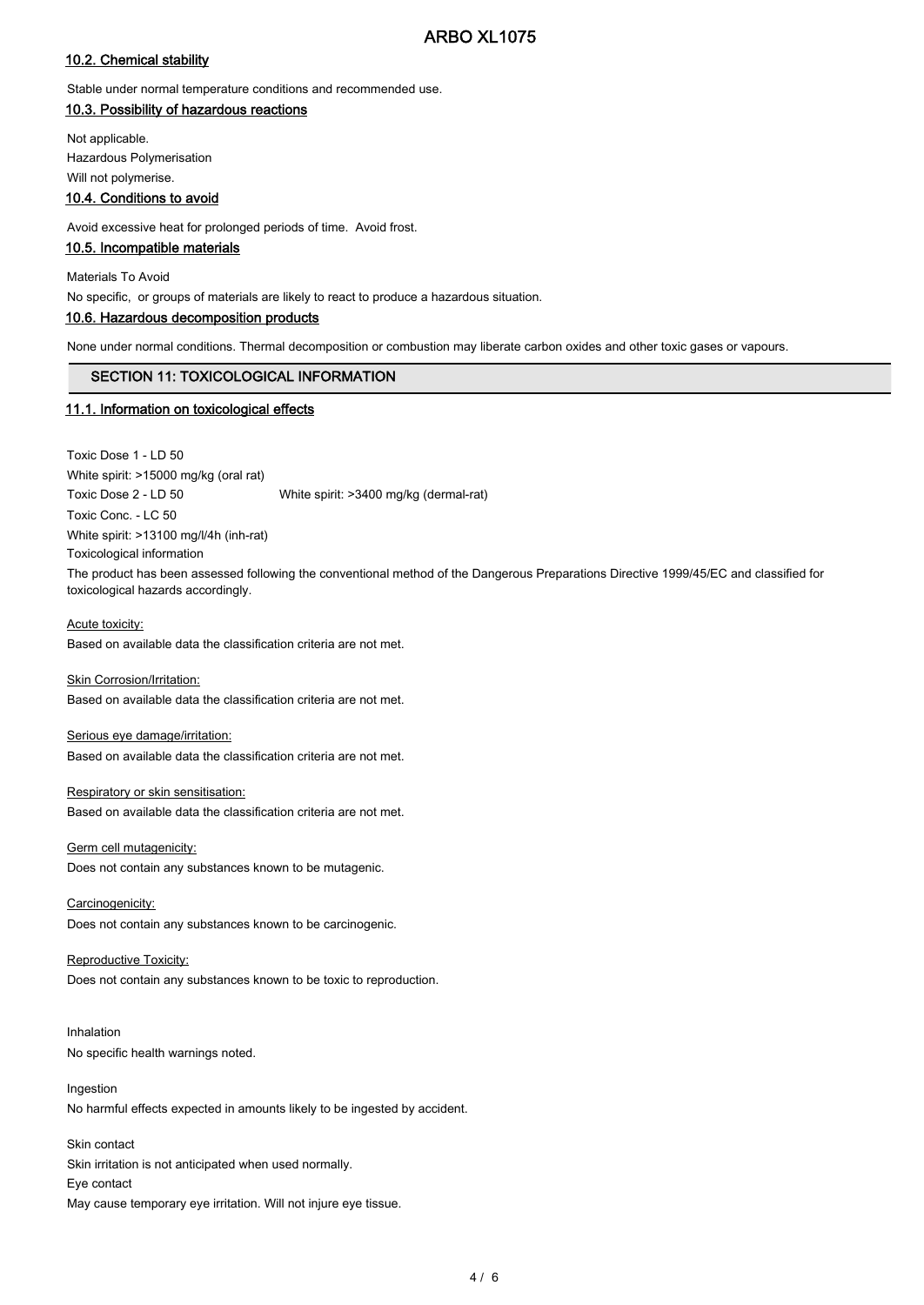# SECTION 12: ECOLOGICAL INFORMATION

#### **Ecotoxicity**

Not regarded as dangerous for the environment. The product has been assessed following the conventional method of the Dangerous Preparations Directive 1999/45/ EC and classified for ecotoxicological hazards accordingly.

#### 12.1. Toxicity

Acute Toxicity - Fish LC50 96 hours White spirit: <30 mg/l Onchorhynchus mykiss (Rainbow trout) Acute Toxicity - Aquatic Invertebrates EC50 48 hours White spirit: <22 mg/l Daphnia magna Acute Toxicity - Aquatic Plants EC50 72 hours White spirit: <10 mg/l Acute Toxicity - Microorganisms EC50 48 hours White spirit: 43.98 mg/l Chronic Toxicity - Aquatic Invertebrates NOEC 21 days White spirit 0.097 mg/l Daphnia magna

#### 12.2. Persistence and degradability

#### **Degradability**

There are no data on the degradability of this product.

#### 12.3. Bioaccumulative potential

Bioaccumulative potential No data available on bioaccumulation. Partition coefficient Not applicable.

#### 12.4. Mobility in soil

Mobility: The product is miscible with water. May spread in water systems.

#### 12.5. Results of PBT and vPvB assessment

This product does not contain any PBT or vPvB substances.

## 12.6. Other adverse effects

None known.

## SECTION 13: DISPOSAL CONSIDERATIONS

General information

When handling waste, consideration should be made to the safety precautions applying to handling of the product.

# 13.1. Waste treatment methods

Dispose of waste and residues in accordance with local authority requirements. Waste Class

Recommended EWC Code 08 04 10

#### SECTION 14: TRANSPORT INFORMATION

General The product is not covered by international regulation on the transport of dangerous goods (IMDG, IATA, ADR/RID).

## 14.1. UN number

No information required.

#### 14.2. UN proper shipping name

No information required.

## 14.3. Transport hazard class(es)

No information required.

#### 14.4. Packing group